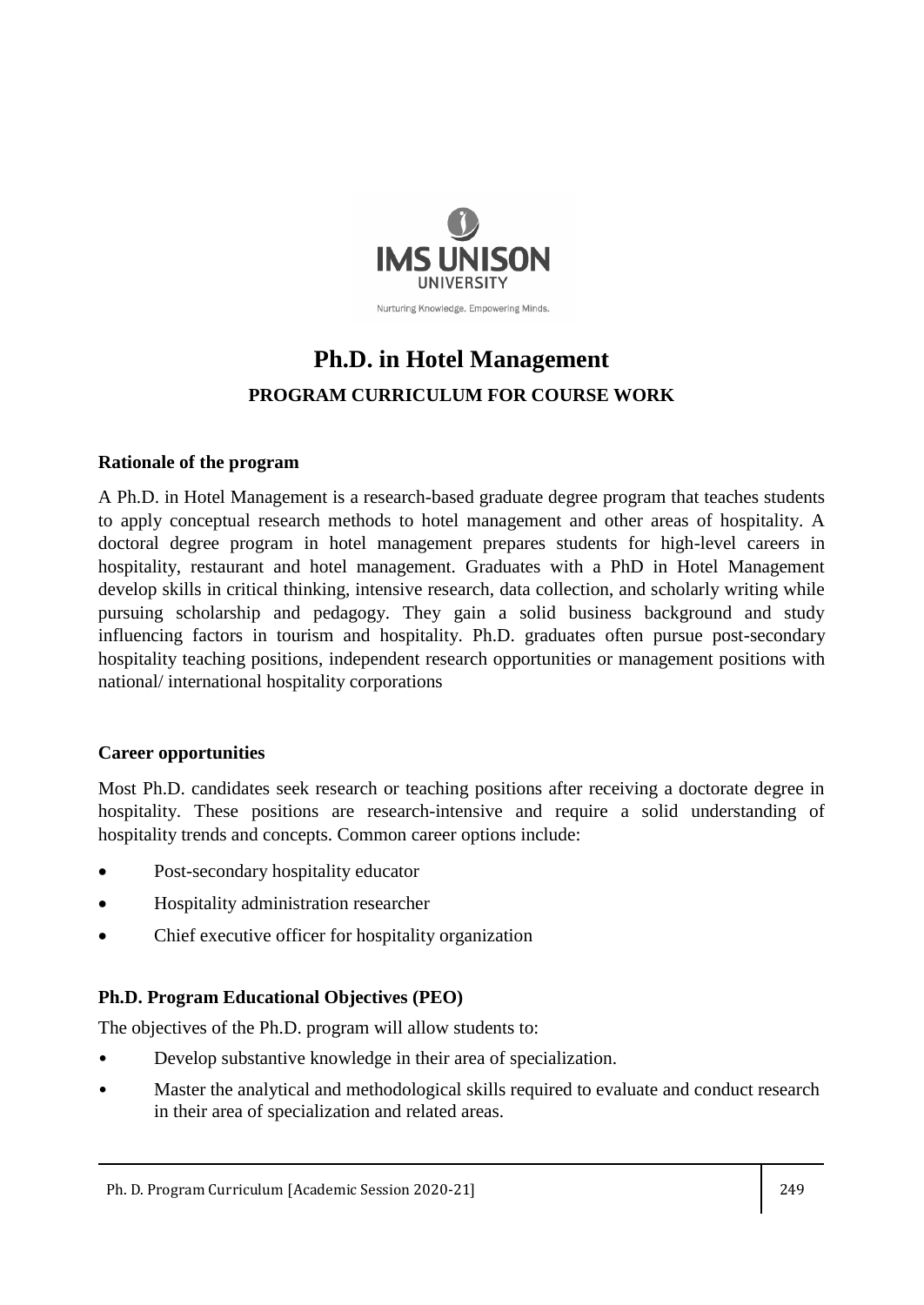- Design and conduct original research in their area of specialization.
- Demonstrate the ability to communicate the results of their research in a clear and effective manner.
- Demonstrate an ability to work effectively with other people from various ethnic, educational, and work experience backgrounds.
- Demonstrate an understanding and concern for the high ethical standards in business research, teaching, and service.
- Demonstrate the ability to teach college-level courses in their area of specialization.

#### **PhD Program Outcomes (PO)**

- Graduates will demonstrate a detailed knowledge of their areas of specialization.
- Graduates will master the analytical/methodological skills needed to evaluate and conduct research in their areas of specialization.
- Graduates will demonstrate their ability to design and conduct original research in their chosen fields of specialization.
- Graduates will be able to teach college-level courses in their areas of specialization.
- Graduates will be able to communicate the results of their research in a clear and effective manner.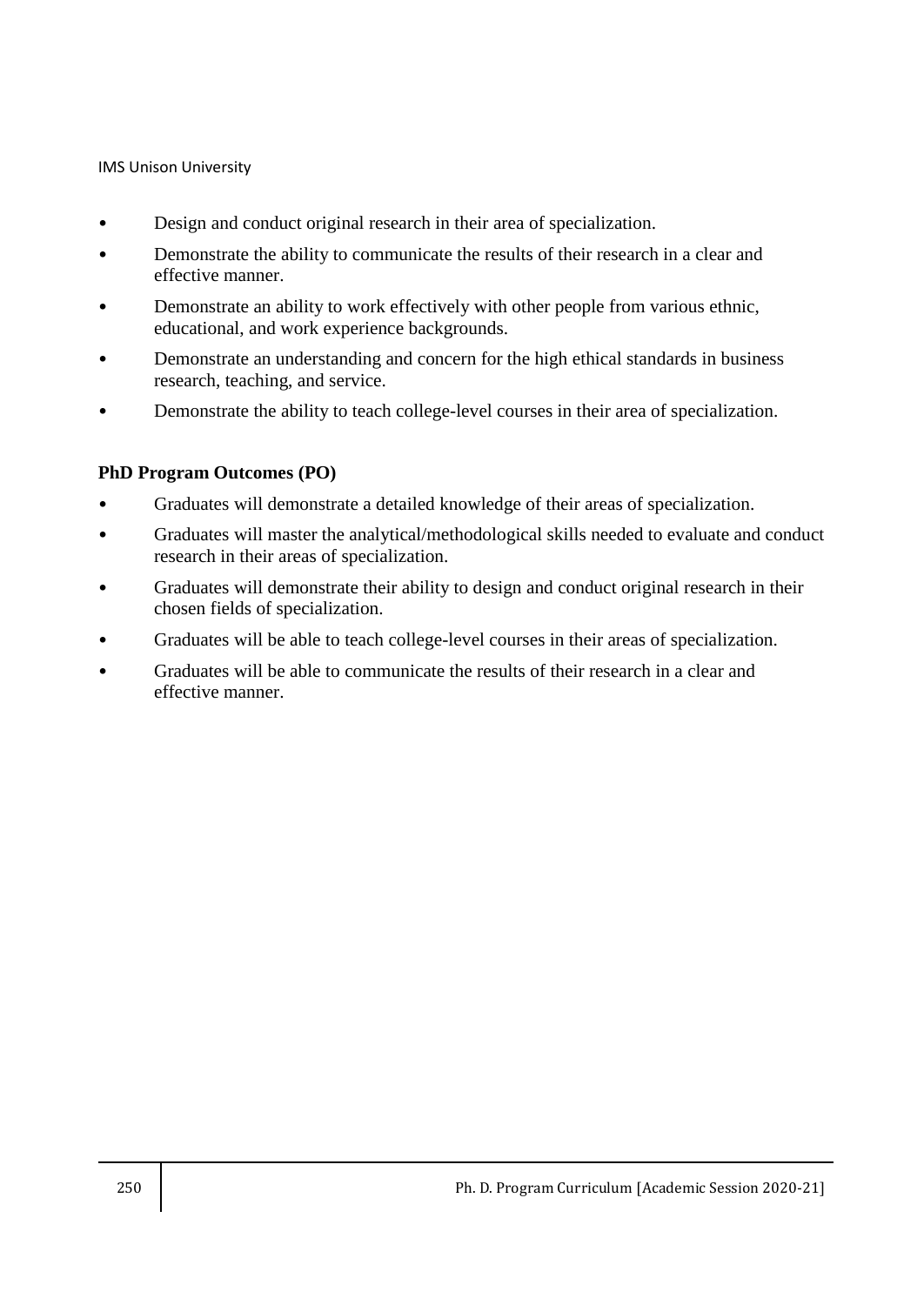| Sr.            | <b>Course Code</b> | <b>Course Name</b>                                                    |                  | <b>Periods</b> |                |                |
|----------------|--------------------|-----------------------------------------------------------------------|------------------|----------------|----------------|----------------|
| N <sub>0</sub> |                    |                                                                       | $\mathbf{L}$     | T              | P              | <b>Credits</b> |
| 1              | PHDHM 101          | <b>Research Methodology</b>                                           | $\overline{4}$   | $\Omega$       | $\overline{0}$ | $\overline{4}$ |
| $\overline{2}$ | PHDHM 102P         | Statistical packages for research in<br><b>Hospitality Management</b> | $\theta$         | $\Omega$       | $\overline{4}$ | $\overline{2}$ |
| 3              | PHDHM 103          | <b>Research and Publication Ethics</b>                                | $\overline{2}$   | $\Omega$       | $\Omega$       | $\overline{2}$ |
| 4              | PHDHM 104S         | Seminar on Review Writing                                             |                  |                |                | $\overline{2}$ |
|                |                    | <b>Electives</b>                                                      |                  |                |                |                |
| 5              | PHDHM 105A         | Human Resource Management in Hotels<br>and Hospitality                | 4                | $\Omega$       | $\theta$       | $\overline{4}$ |
| 6              | PHDHM 105B         | Hotels and Hospitality Marketing<br>Management                        |                  |                |                |                |
|                |                    | 10                                                                    | $\boldsymbol{0}$ | $\overline{2}$ | 14             |                |
|                |                    | 14                                                                    |                  |                |                |                |

#### **Ph.D. IN HOTEL MANAGEMENT COURSE WORK CURRICULUM**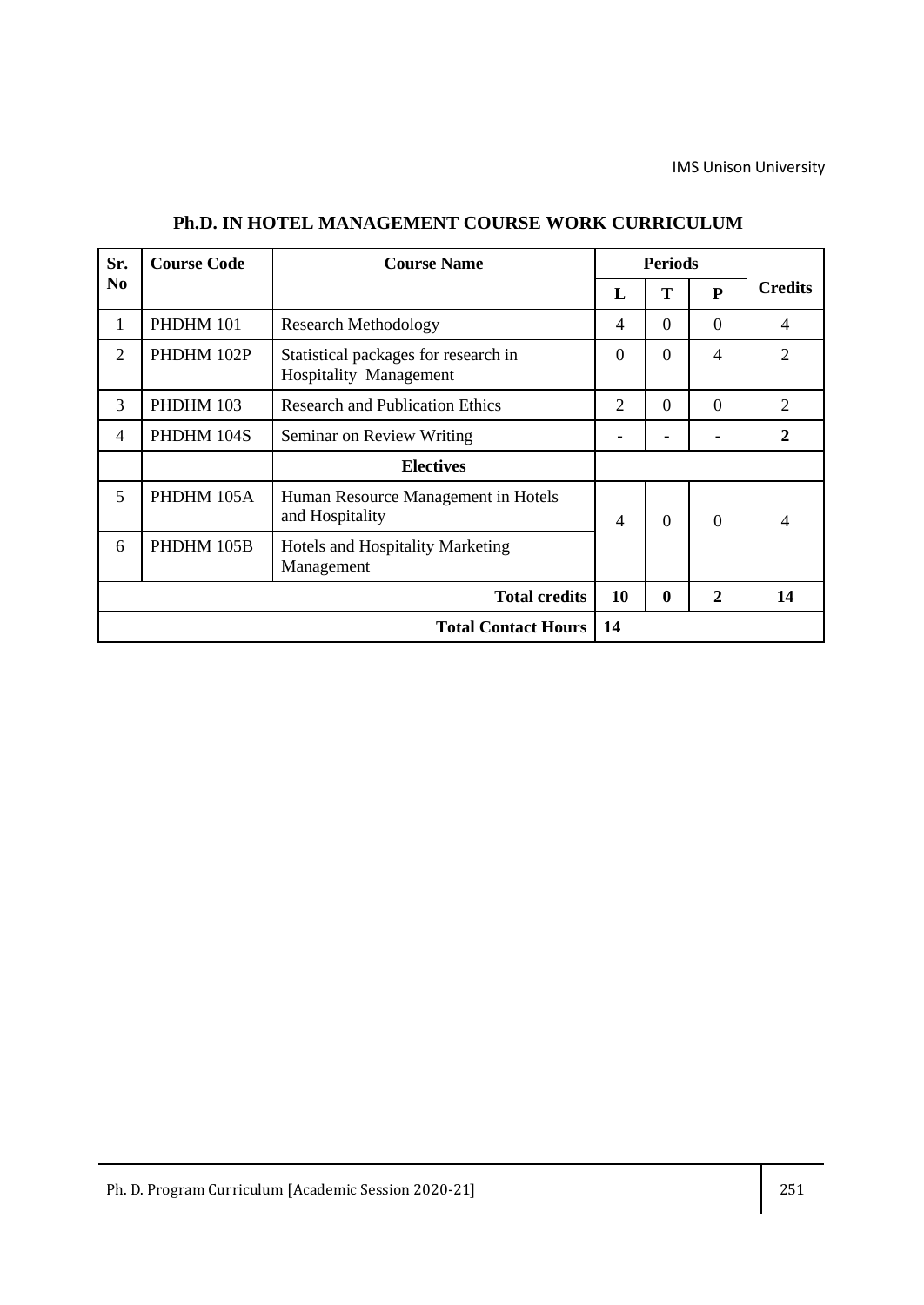

Nurturing Knowledge. Empowering Minds.

# **Ph.D. in Hotel Management**

# **PROGRAM SYLLABI**

| Course: RESEARCH METHODOLOGY |      |     |            |
|------------------------------|------|-----|------------|
| Course Code: PHDHM 101       | т тр | 004 | Credits: 4 |

| <b>OBJECTIVE</b>                                                                                                                                                                                                                                                                                                                     | The purpose of this course is to enable the students understand the fundamentals of research<br>methodology and use them in their research endeavor.                                                                                                                                                                                                                                                                                                             |                                                                                                                                                                                                                                                                                                                                                                                                                                                           |              |  |
|--------------------------------------------------------------------------------------------------------------------------------------------------------------------------------------------------------------------------------------------------------------------------------------------------------------------------------------|------------------------------------------------------------------------------------------------------------------------------------------------------------------------------------------------------------------------------------------------------------------------------------------------------------------------------------------------------------------------------------------------------------------------------------------------------------------|-----------------------------------------------------------------------------------------------------------------------------------------------------------------------------------------------------------------------------------------------------------------------------------------------------------------------------------------------------------------------------------------------------------------------------------------------------------|--------------|--|
| <b>LEARNING</b><br><b>OUTCOME</b>                                                                                                                                                                                                                                                                                                    | At the end of successful completion of the course, student will be able to understand:<br>The basic concepts of research and its methodologies, identify appropriate research<br>CO1<br>topics, select and define appropriate research problem and parameters<br>Prepare a project proposal (to undertake a project)<br>CO <sub>2</sub><br>CO <sub>3</sub><br>Organize and conduct research in a more appropriate manner, writing research report<br>and thesis. |                                                                                                                                                                                                                                                                                                                                                                                                                                                           |              |  |
| <b>COURSE</b><br><b>DETAILS</b>                                                                                                                                                                                                                                                                                                      | <b>Module</b><br>$\mathbf{n}\mathbf{o}$                                                                                                                                                                                                                                                                                                                                                                                                                          | <b>Topic</b>                                                                                                                                                                                                                                                                                                                                                                                                                                              | <b>Hours</b> |  |
| 1.                                                                                                                                                                                                                                                                                                                                   |                                                                                                                                                                                                                                                                                                                                                                                                                                                                  | <b>Introduction</b><br>Scientific investigation, Statistics in scientific inquiry, Basic research,<br>Development and applied research, Starter terminology, Research design<br>and internal validity, Research strategy: qualitative and quantitative, The<br>research process, Planning a research project and formulating research<br>questions, Structuring the research proposal, Review of literature, Issue of<br>plagiarism, Case study approach. | 8            |  |
| 2.                                                                                                                                                                                                                                                                                                                                   |                                                                                                                                                                                                                                                                                                                                                                                                                                                                  | <b>Measurement and Scaling</b><br>Theory of measurement, Comparative scaling, Primary scales of<br>Non-comparative scaling,<br>Questionnaire<br>measurement,<br>design:<br>Questionnaire design process, Focus group<br>discussion, Pre-testing<br>questionnaire, Construct validity and reliability.                                                                                                                                                     | 6            |  |
| 3.<br><b>Sample Design and Data Collection</b><br>Census and sample, Sampling design process and external validity,<br>Classification of sampling techniques: probability and non-probability<br>sampling techniques, Sample size determination, Data collection process,<br>Online data collection, and Interaction content on web. |                                                                                                                                                                                                                                                                                                                                                                                                                                                                  | 6                                                                                                                                                                                                                                                                                                                                                                                                                                                         |              |  |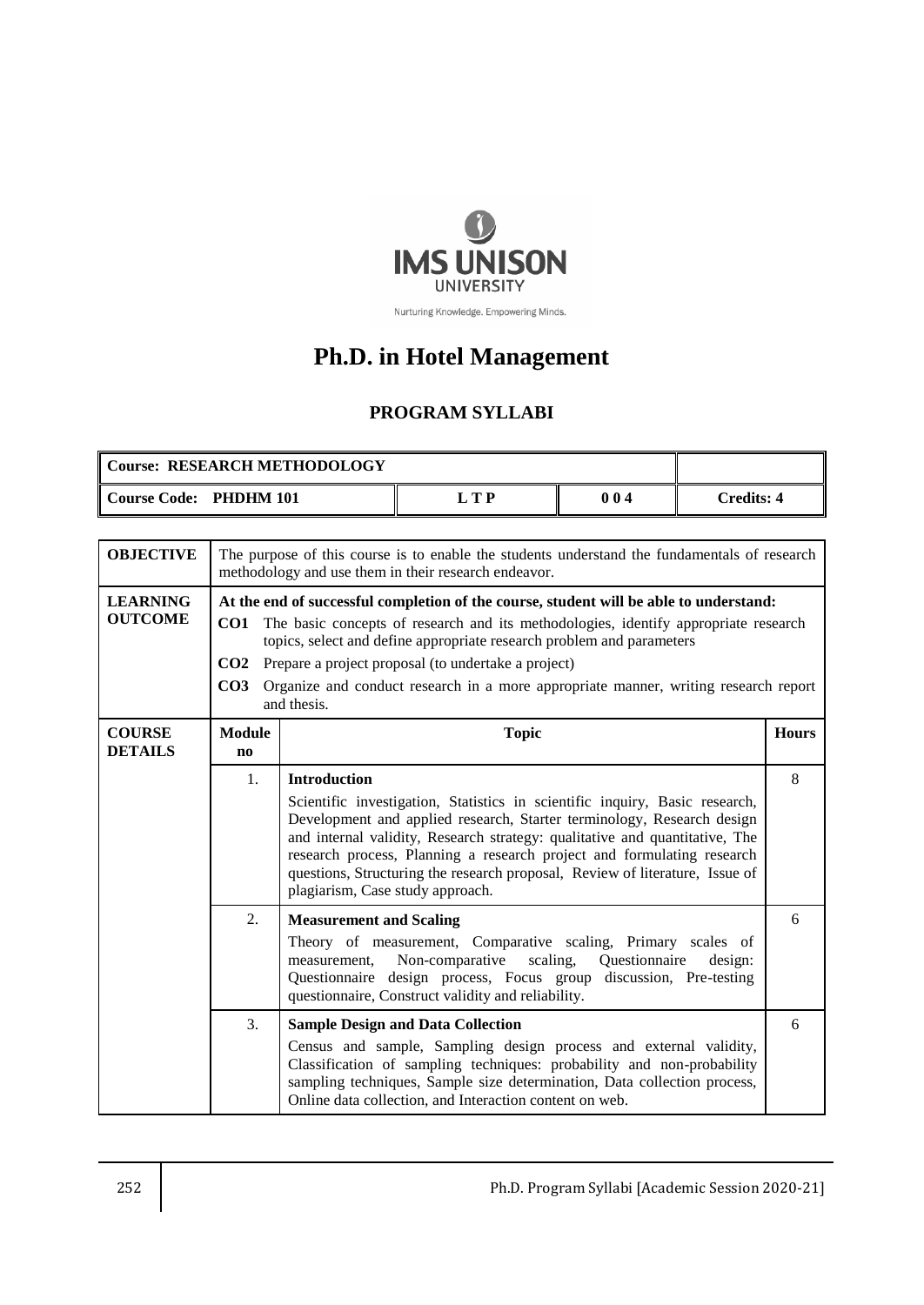|                                    | 4.                                                                                                                                                        | <b>Descriptive Statistics</b><br>Data preparation, Data analysis strategy and conclusion validity, Measures<br>of Central Tendency, Measures of Dispersion-range, Quartile Deviation,<br>Mean Deviation, Standard Deviation, Skewness & Kurtosis, Probability<br>concepts, Theoretical Distributions: Binomial Distributions, Normal<br>Distribution, and Poisson distribution, Correlation and Covariance,<br>Statistical software packages. | 14 |  |  |  |
|------------------------------------|-----------------------------------------------------------------------------------------------------------------------------------------------------------|-----------------------------------------------------------------------------------------------------------------------------------------------------------------------------------------------------------------------------------------------------------------------------------------------------------------------------------------------------------------------------------------------------------------------------------------------|----|--|--|--|
|                                    | 5.                                                                                                                                                        | <b>Inferential Statistics and Multivariate Methods</b><br>Sampling Distribution, 1-Sample Kolmogorov-Smirnov, z-test, Test of<br>significance, t-test, Analysis of Variance(ANOVA), Simple linear<br>Multivariate regression, Moderation<br>regression,<br>and<br>mediation,<br>Classification methods, Logistic, Binary, Probit, Factor Analysis, Cluster<br>Analysis, Multi-Dimensional scaling, MANOVA, Structured Equation<br>Modelling.  | 16 |  |  |  |
|                                    | 6.                                                                                                                                                        | <b>Nonparametric Statistics</b><br>Chi-Square Distributions, Wilcoxon rank-sum test and Mann-Whitney test,<br>Kruskal-Wallis test, Rank Correlation, Goodness-of-Fit Tests.                                                                                                                                                                                                                                                                   | 6  |  |  |  |
|                                    | <b>Total</b>                                                                                                                                              |                                                                                                                                                                                                                                                                                                                                                                                                                                               | 56 |  |  |  |
| <b>SUGGESTED</b><br><b>READING</b> | <b>Textbooks</b><br>$\bullet$<br>$\bullet$                                                                                                                | Saunders; Research Methods for Business Students; Pearson Education<br>William M.K. Trochim; Research Methods; Bizantra                                                                                                                                                                                                                                                                                                                       |    |  |  |  |
|                                    | <b>Reference Books</b>                                                                                                                                    |                                                                                                                                                                                                                                                                                                                                                                                                                                               |    |  |  |  |
|                                    | $\bullet$                                                                                                                                                 | V. Kumar: International Marketing Research; Prentice Hall of India                                                                                                                                                                                                                                                                                                                                                                            |    |  |  |  |
|                                    |                                                                                                                                                           | Hair, Anderson, Tatham and Black; Multivariate Data Analysis; Pearson Education                                                                                                                                                                                                                                                                                                                                                               |    |  |  |  |
|                                    | Michael, S. Lewis-Beck, Bryman, Alan E. and Tim, Futing Liao; The Sage encyclopedia of<br>$\bullet$<br>Social Science Research Methods; Sage Publications |                                                                                                                                                                                                                                                                                                                                                                                                                                               |    |  |  |  |
|                                    | $\bullet$                                                                                                                                                 | Sherri, L. Jackson; Research Methods: A Modular Approach; Thomson Wadsworth                                                                                                                                                                                                                                                                                                                                                                   |    |  |  |  |
|                                    | $\bullet$                                                                                                                                                 | Yin, Robert K.; The Case Study Anthology; Sage Publications                                                                                                                                                                                                                                                                                                                                                                                   |    |  |  |  |
|                                    | $\bullet$                                                                                                                                                 | Kaplan, David; Structural Equation Modeling: Foundations and Extensions; Sage<br>Publications                                                                                                                                                                                                                                                                                                                                                 |    |  |  |  |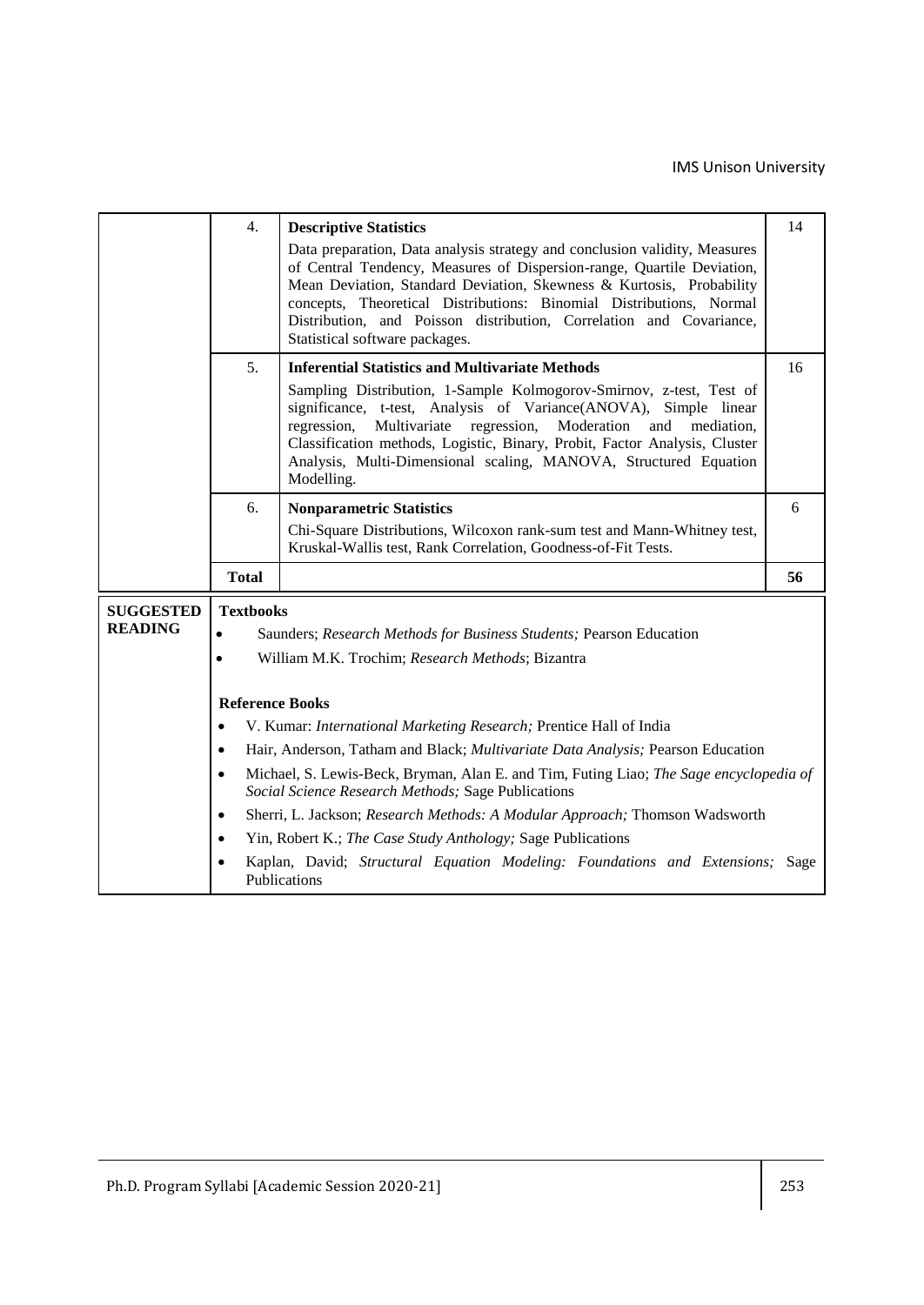| Course: STATISTICAL PACKAGES FOR RESEARCH IN MANAGEMENT |     |     |                   |
|---------------------------------------------------------|-----|-----|-------------------|
| Course Code: PHDM 102P                                  | LTP | 004 | <b>Credits: 2</b> |
|                                                         |     |     |                   |

| <b>OBJECTIVE</b>                  | To enable the students to choose appropriate experimental and sampling designs, use elementary<br>statistical methods to analyze data and draw inferences, use SPSS statistical software, and write<br>statistical reports using correct terminology, analysis, and graphs.                                                                                                                                                                                                                                          |                                                                                                                                                                                                                                                                                                                                                                                                        |                |  |  |  |
|-----------------------------------|----------------------------------------------------------------------------------------------------------------------------------------------------------------------------------------------------------------------------------------------------------------------------------------------------------------------------------------------------------------------------------------------------------------------------------------------------------------------------------------------------------------------|--------------------------------------------------------------------------------------------------------------------------------------------------------------------------------------------------------------------------------------------------------------------------------------------------------------------------------------------------------------------------------------------------------|----------------|--|--|--|
| <b>LEARNING</b><br><b>OUTCOME</b> |                                                                                                                                                                                                                                                                                                                                                                                                                                                                                                                      | <b>CO1</b> understand how to start SPSS<br>CO2 define a variety of statistical variables<br><b>CO3</b> enter basic data into SPSS<br><b>CO4</b> carry out a statistical analysis that can test hypotheses.                                                                                                                                                                                             |                |  |  |  |
| <b>COURSE</b><br><b>DETAILS</b>   | <b>Module</b><br>n <sub>0</sub>                                                                                                                                                                                                                                                                                                                                                                                                                                                                                      | <b>Hours</b><br><b>Topic</b>                                                                                                                                                                                                                                                                                                                                                                           |                |  |  |  |
|                                   | $\mathbf{1}$                                                                                                                                                                                                                                                                                                                                                                                                                                                                                                         | <b>SPSS-An Overview</b><br>Mouse and keyboard processing, frequently used dialog boxes, editing<br>output, printing results, Creating and editing a data file, Importing data<br>from Excel files.                                                                                                                                                                                                     | $\overline{4}$ |  |  |  |
|                                   | $\overline{2}$<br>Data Management using SPSS: Listing cases, Replacing missing values,<br>Computing new variables, Recording variables, Exploring data, Selecting<br>cases, Sorting cases, Merging files, Questionnaire design for data entry,<br>Types of scales, Selecting cases, Recoding variables, Creating new<br>variables, Treatment of missing data, Merging files, Reliability analysis of<br>data and Scales, Data cleaning: finding and treating outliers, Levene's test<br>for homogeneity of variances |                                                                                                                                                                                                                                                                                                                                                                                                        |                |  |  |  |
|                                   | $\overline{3}$                                                                                                                                                                                                                                                                                                                                                                                                                                                                                                       | Inferential Statistics and Multivariate Analysis using SPSS Sampling<br>Distribution, 1-Sample Kolmogorov-Smirnov, z-test, Test of significance,<br>t-test, Analysis of Variance(ANOVA), Simple linear regression,<br>Multivariate regression, Moderation and mediation, Classification<br>methods, Logistic, Binary, Probit, Factor Analysis, Cluster Analysis,<br>Multi-dimensional scaling, MANOVA. | 6              |  |  |  |
|                                   | $\overline{4}$                                                                                                                                                                                                                                                                                                                                                                                                                                                                                                       | Nonparametric Statistics Chi-Square Distributions, Wilcoxon rank-sum<br>test and Mann-Whitney test, Kruskal-Wallis test, Rank Correlation,<br>Goodness-of-Fit Tests                                                                                                                                                                                                                                    | 6              |  |  |  |
|                                   | 5                                                                                                                                                                                                                                                                                                                                                                                                                                                                                                                    | Structural Equation Modelling with AMOS Overview, Causality,<br>Background, SEM basics, SEM estimation, Testing Fit, Non-recursive models,<br>Meas Models/CFA Spring break Hybrid models, SEM strategies, Traps,<br><b>Categorical Data Special Models</b>                                                                                                                                             | 6              |  |  |  |
|                                   | <b>Total</b>                                                                                                                                                                                                                                                                                                                                                                                                                                                                                                         |                                                                                                                                                                                                                                                                                                                                                                                                        | 28             |  |  |  |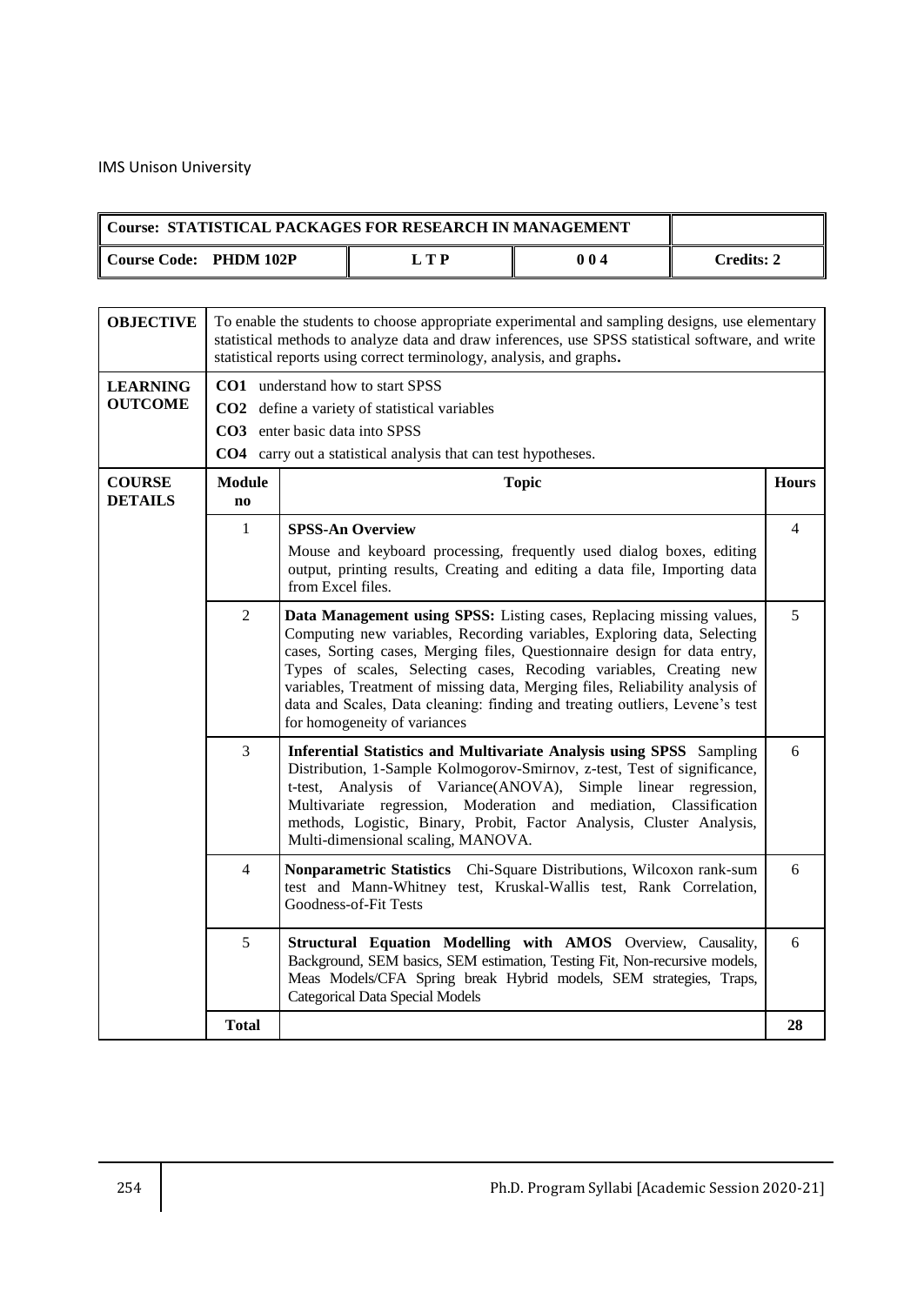| <b>SUGGESTED</b><br><b>READING</b> | <b>Textbooks</b><br>Andy Field; Discovering Statistics using IBM SPSS Statistics; Sage Publications<br>Bryman, Alan and Duncan Cramer; Quantitative Data Analysis with SPSS for Windows: A<br>2.<br>Guide for Social Scientists; McGraw Hill |
|------------------------------------|----------------------------------------------------------------------------------------------------------------------------------------------------------------------------------------------------------------------------------------------|
|                                    | <b>Reference Books</b>                                                                                                                                                                                                                       |
|                                    | Sweet Stephen A.; Data analysis with SPSS; Allyn and Bacon                                                                                                                                                                                   |
|                                    | Barbara M. Byrne; Structural Equation Modeling with AMOS: Basic Concepts,<br>Applications and Programming; Routledge                                                                                                                         |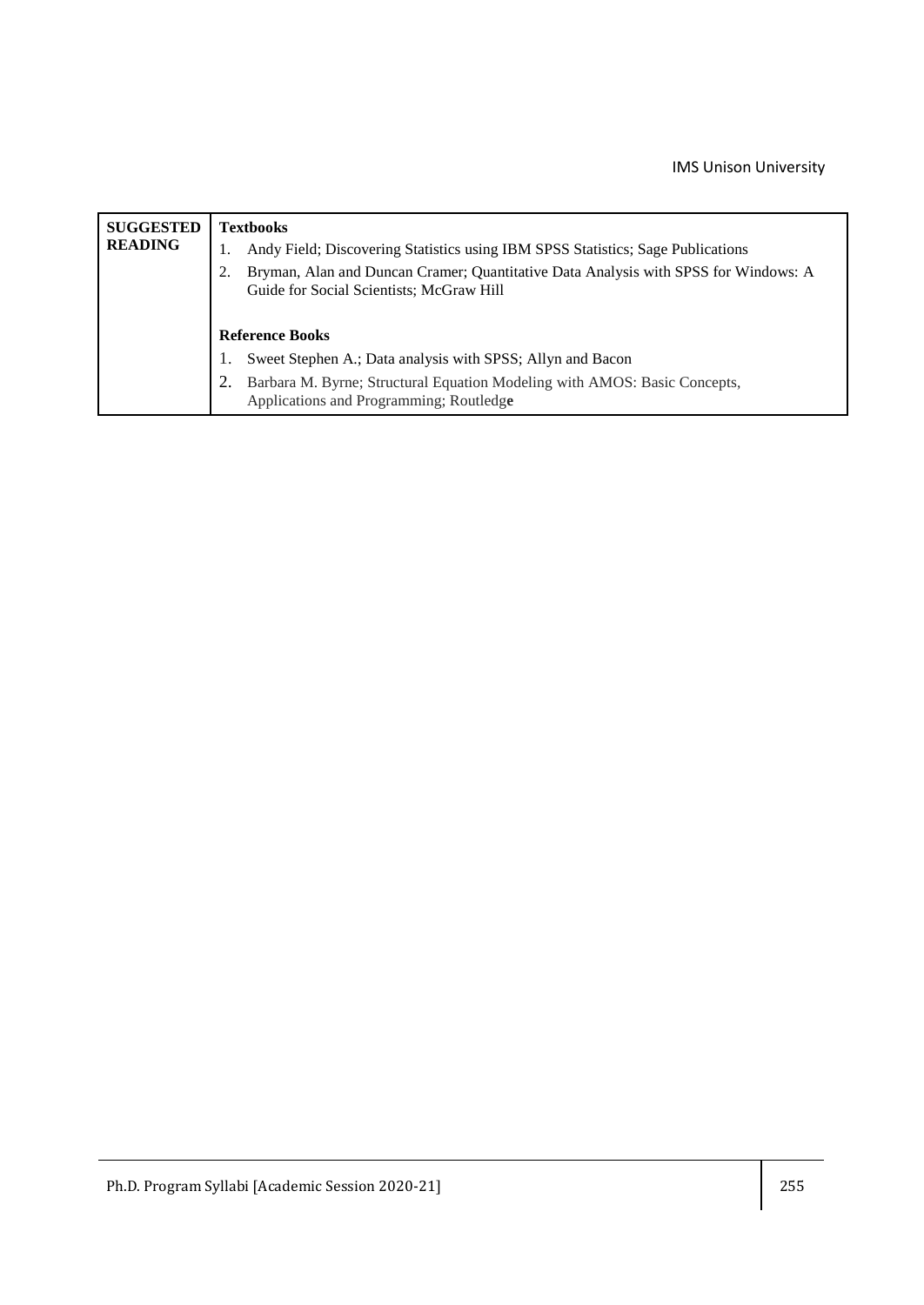| <b>Course: RESEARCH AND PUBLICATION ETHICS</b> |                                                                                                                                                                                                                                                                                                                                                                   |                                                                                                                                                                                                                                                                                                                                                                                                         |                                                                                                                                                                                                                                                                                                                                                                                                                                                                                                        |              |                   |                |  |
|------------------------------------------------|-------------------------------------------------------------------------------------------------------------------------------------------------------------------------------------------------------------------------------------------------------------------------------------------------------------------------------------------------------------------|---------------------------------------------------------------------------------------------------------------------------------------------------------------------------------------------------------------------------------------------------------------------------------------------------------------------------------------------------------------------------------------------------------|--------------------------------------------------------------------------------------------------------------------------------------------------------------------------------------------------------------------------------------------------------------------------------------------------------------------------------------------------------------------------------------------------------------------------------------------------------------------------------------------------------|--------------|-------------------|----------------|--|
| <b>Course Code: PHDHM 103</b>                  |                                                                                                                                                                                                                                                                                                                                                                   |                                                                                                                                                                                                                                                                                                                                                                                                         | <b>LTP</b>                                                                                                                                                                                                                                                                                                                                                                                                                                                                                             | 004          | <b>Credits: 2</b> |                |  |
| <b>OBJECTIVE</b>                               | course.                                                                                                                                                                                                                                                                                                                                                           | This course has total 6 units focusing on basics of philosophy of science and ethics, research<br>integrity, publication ethics. Hands-on-sessions are designed to identify research misconduct<br>and predatory publications. Indexing and citation databases, open access publications, research<br>metrics (citations, h-index, Impact Factor, etc.) and plagiarism tools will be introduced in this |                                                                                                                                                                                                                                                                                                                                                                                                                                                                                                        |              |                   |                |  |
| <b>LEARNING</b><br><b>OUTCOME</b>              | CO1<br>CO <sub>2</sub><br>CO <sub>3</sub>                                                                                                                                                                                                                                                                                                                         |                                                                                                                                                                                                                                                                                                                                                                                                         | To be able to describe and apply theories and methods in ethics and research ethics<br>To acquire an overview of important issues in research ethics, like responsibility for<br>research, ethical vetting, and scientific misconduct.<br>To acquire skills of presenting arguments and results of ethical inquiries.                                                                                                                                                                                  |              |                   |                |  |
| <b>COURSE</b><br><b>DETAILS</b>                | <b>Module</b><br>$\bf{no}$                                                                                                                                                                                                                                                                                                                                        |                                                                                                                                                                                                                                                                                                                                                                                                         |                                                                                                                                                                                                                                                                                                                                                                                                                                                                                                        | <b>Topic</b> |                   | <b>Hours</b>   |  |
|                                                | 1                                                                                                                                                                                                                                                                                                                                                                 | $\bullet$<br>$\bullet$                                                                                                                                                                                                                                                                                                                                                                                  | PHILOSOPHY AND ETHICS<br>Introduction to philosophy: definition, nature and scope, concept,<br>branches<br>Ethics: definition, moral philosophy, nature of moral judgments<br>and reactions                                                                                                                                                                                                                                                                                                            |              |                   | $\overline{4}$ |  |
|                                                | $\overline{2}$<br><b>SCIENTIFIC CONDUCT</b><br>Ethics with respect to science and research<br>$\bullet$<br>Intellectual honesty and research integrity<br>$\bullet$<br>Scientific misconducts: Falsification, Fabrication, and Plagiarism<br>$\bullet$<br>(FFP)<br>Redundant publications: duplicate and overlapping publications,<br>$\bullet$<br>salami slicing |                                                                                                                                                                                                                                                                                                                                                                                                         |                                                                                                                                                                                                                                                                                                                                                                                                                                                                                                        |              |                   | 4              |  |
|                                                |                                                                                                                                                                                                                                                                                                                                                                   | $\bullet$                                                                                                                                                                                                                                                                                                                                                                                               | Selective reporting and misrepresentation of data                                                                                                                                                                                                                                                                                                                                                                                                                                                      |              |                   |                |  |
|                                                | 3                                                                                                                                                                                                                                                                                                                                                                 | $\bullet$<br>$\bullet$<br>$\bullet$<br>$\bullet$<br>$\bullet$                                                                                                                                                                                                                                                                                                                                           | <b>PUBLICATION ETHICS</b><br>Publication ethics: definition, introduction and importance<br>Best practices / standards setting initiatives and guidelines: COPE,<br>WAME, etc.<br>Conflicts of interest<br>Publication misconduct: definition, concept, problems that lead to<br>unethical behavior and vice versa, types<br>Violation of publication ethics, authorship and contributor ship<br>Identification of publication misconduct, complaints and appeals<br>Predatory publishers and journals |              |                   | 7              |  |
|                                                | $\overline{4}$                                                                                                                                                                                                                                                                                                                                                    |                                                                                                                                                                                                                                                                                                                                                                                                         | <b>OPEN ACCESS PUBLISHING</b><br>Open access publications and initiatives                                                                                                                                                                                                                                                                                                                                                                                                                              |              |                   |                |  |
|                                                |                                                                                                                                                                                                                                                                                                                                                                   |                                                                                                                                                                                                                                                                                                                                                                                                         | SHERPA/RoMEO online resource to check publisher copyright                                                                                                                                                                                                                                                                                                                                                                                                                                              |              |                   | 4              |  |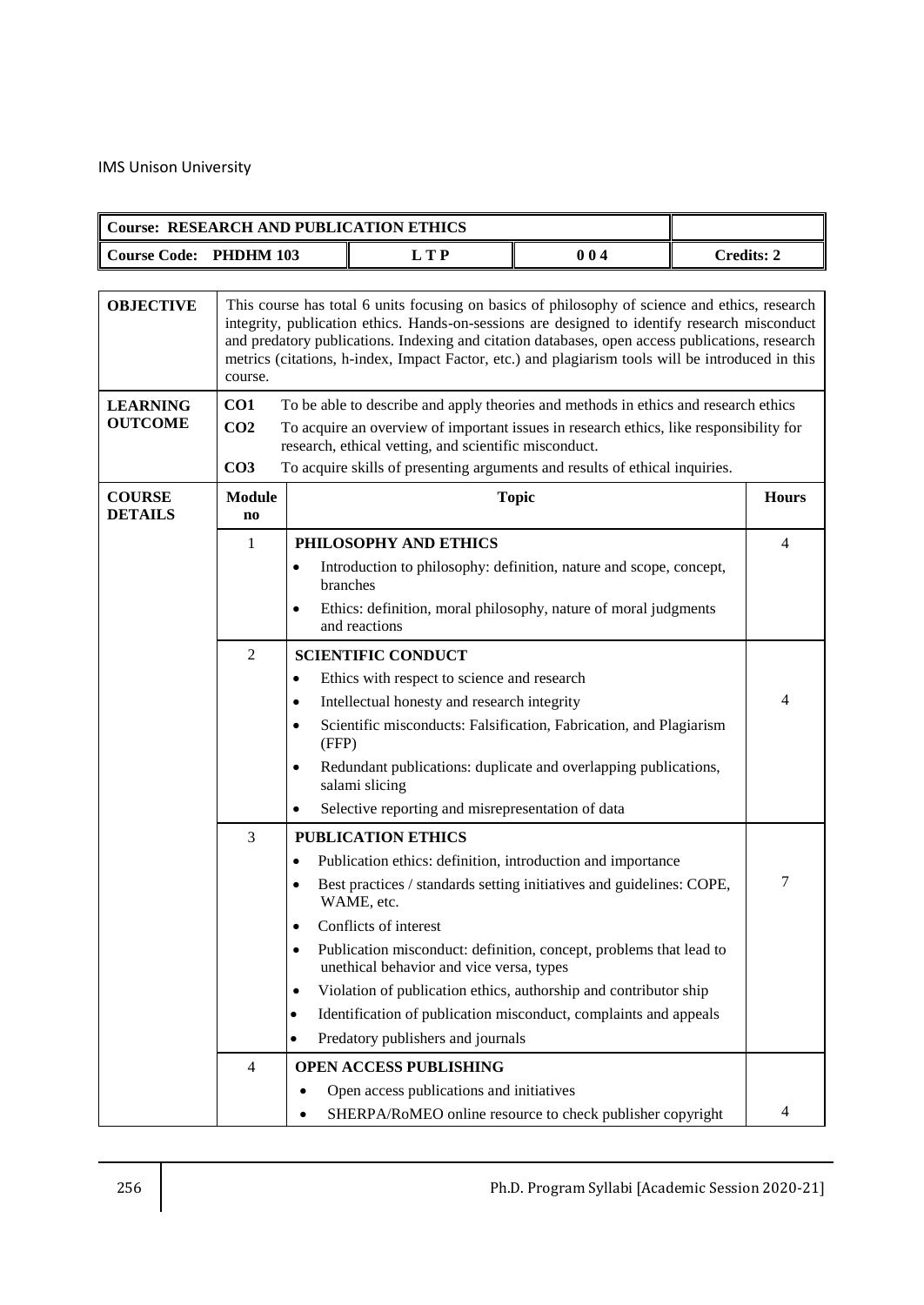|              | & self-archiving policies<br>Software tool to identify predatory publications developed by<br>$\bullet$<br><b>SPPU</b><br>Journal finder/journal suggestion tools viz. JANE, Elsevier<br>٠<br>Journal Finder, Springer Journal Suggested, etc.                                                                                                 |                |
|--------------|------------------------------------------------------------------------------------------------------------------------------------------------------------------------------------------------------------------------------------------------------------------------------------------------------------------------------------------------|----------------|
| 5            | PUBLICATION MISCONDUCT<br>(A) Group Discussions (2 hrs.)<br>1. Subject specific ethical issues, FFP, authorship<br>2. Conflicts of interest<br>3. Complaints and appeals: examples and fraud from India and abroad<br>(B) Software tools (2 hrs.) Use of plagiarism software like Tumitin,<br>Urkund and other open source software tools      | $\overline{4}$ |
| 6            | <b>DATABASES AND RESEARCH METRICS</b><br>Databases (4 hrs.)<br>٠<br>1. Indexing databases<br>2. Citation databases: Web of Science, Scopus, etc.<br>Research Metrics (3 hrs.)<br>$\bullet$<br>1. Impact Factor of journal as per Journal Citation Report, SNIP,<br>SIR, IPP, Cite Score<br>2. Metrics: h-index, g index, i10 index, altmetrics | 7              |
| <b>Total</b> |                                                                                                                                                                                                                                                                                                                                                | 30             |

| <b>SUGGESTED</b><br><b>READING</b> | The Student's Guide to Research Ethics, By Paul Oliver, Open University Press, 2003<br>The Ethics of Teaching and Scientific Research By Miro Todorovich; Paul Kurtz; Sidney<br>Hook Prometheus Books, 1977 |
|------------------------------------|-------------------------------------------------------------------------------------------------------------------------------------------------------------------------------------------------------------|
|                                    | Research Ethics: A Psychological Approach by Barbara H. Stanley; Joan E. Sieber; Gary B.<br>Melton University of Nebraska Press, 1996                                                                       |
|                                    | Lost Paradises and the Ethics of Research and Publication By Francisco M. Salzano; A.<br>Magdalena Hurtado Oxford University Press, 2004.                                                                   |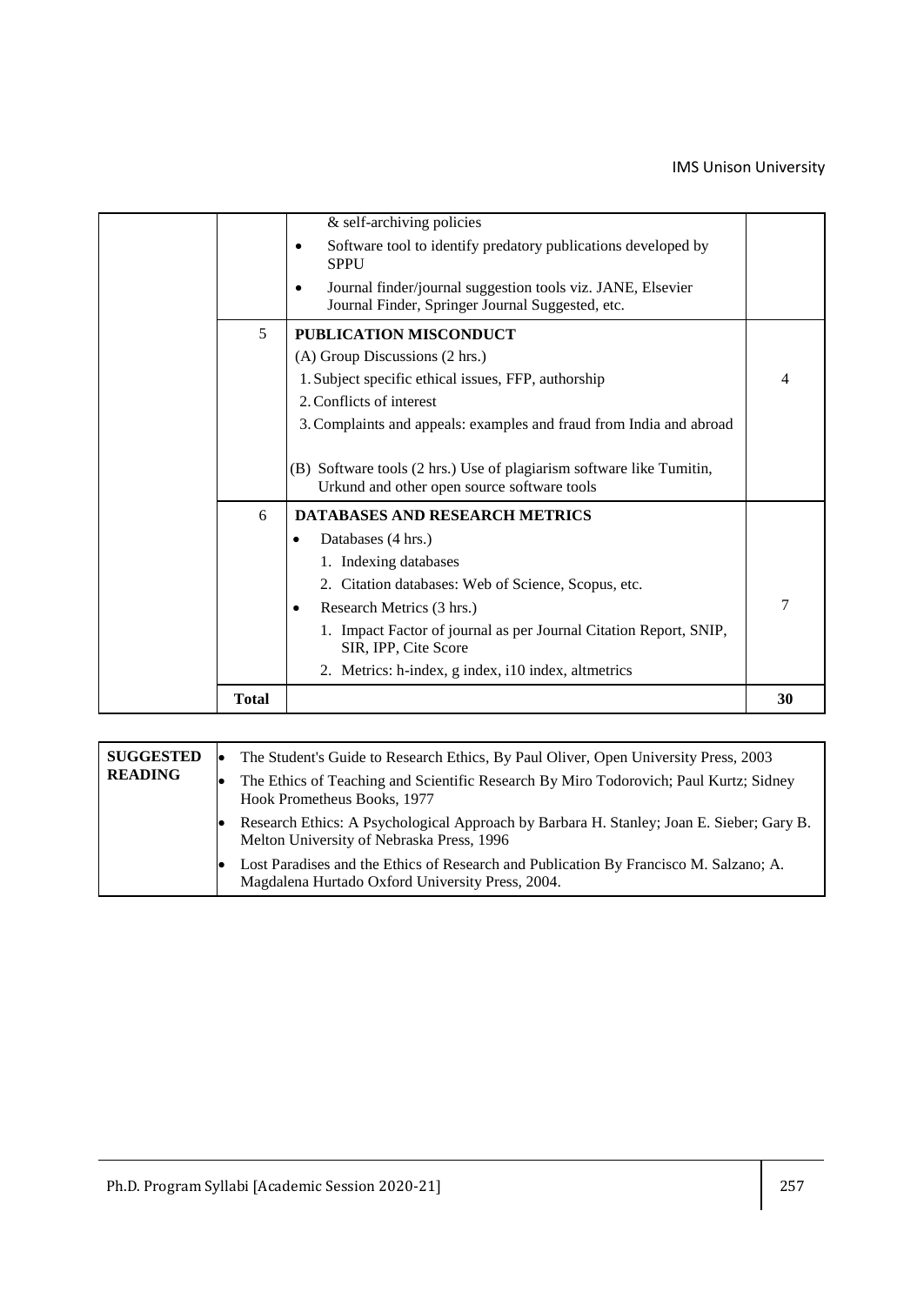| Course: SEMINAR ON REVIEW WRITING |       |     |            |
|-----------------------------------|-------|-----|------------|
| Course Code: PHDHM 104S           | . T P | 000 | Credits: 2 |

| <b>OBJECTIVE</b>                  | The main objective of this course is to undertake a thorough review of available literature on the<br>topic selected by the research scholar |                                                                                                                                                                                                                                                                                                                                                                                                                                                                                                                                                                                             |    |  |  |  |
|-----------------------------------|----------------------------------------------------------------------------------------------------------------------------------------------|---------------------------------------------------------------------------------------------------------------------------------------------------------------------------------------------------------------------------------------------------------------------------------------------------------------------------------------------------------------------------------------------------------------------------------------------------------------------------------------------------------------------------------------------------------------------------------------------|----|--|--|--|
| <b>LEARNING</b><br><b>OUTCOME</b> |                                                                                                                                              | <b>CO1</b> With this course, research scholar will become familiar with and learn to identify the most<br>relevant textbooks, reviews, papers and journals for their research topics.<br><b>CO2</b> During the course, research scholar will also learn how to critically read and assess research<br>papers and reviews.<br><b>CO3</b> The reviewing will point to research gaps that will help research scholar to operationalize<br>them into feasible research questions.                                                                                                               |    |  |  |  |
| <b>COURSE</b><br><b>DETAILS</b>   | <b>Module</b><br>$\mathbf{n}$                                                                                                                | <b>Topic</b>                                                                                                                                                                                                                                                                                                                                                                                                                                                                                                                                                                                |    |  |  |  |
|                                   |                                                                                                                                              | The research scholar will review the important studies conducted at the<br>national and international level either by individuals or organizations<br>including government agencies and present the methodology adopted and<br>important findings emerged from these studies. Based on this review of<br>literature the researcher will identify the research gaps existing in the available<br>literature and thus justifying the need for the present study. The researcher is<br>supposed to follow the pattern adopted in the standard national and<br>international research journals. | 28 |  |  |  |
|                                   | <b>Total</b>                                                                                                                                 |                                                                                                                                                                                                                                                                                                                                                                                                                                                                                                                                                                                             | 28 |  |  |  |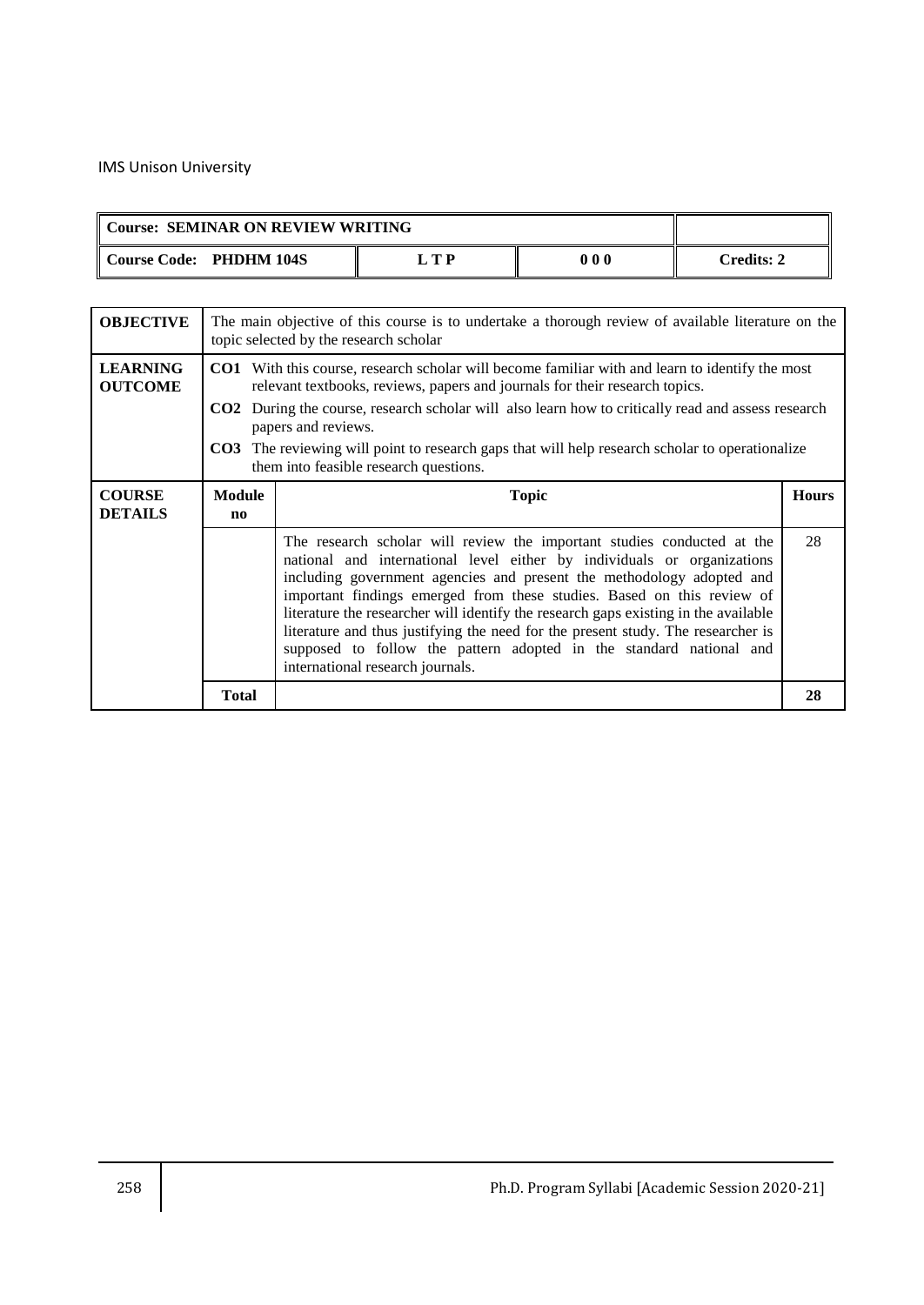| <b>Course: HUMAN RESOURCE MANAGEMENT IN HOTELS AND HOSPITALITY</b> |    |     |              |
|--------------------------------------------------------------------|----|-----|--------------|
| Course Code: PHDHM 105A                                            | TD | 004 | . 'redits∙ ^ |

| <b>OBJECTIVE</b>                                                                     | This course reveals how Human Resource Management works in hotel through various training<br>and recruitment practices adopted by Human resource department in the hotel. it elaborates on<br>the employee's motivational $&$ different theories that have been applied in this field. |                                                                                                                                                                                   |              |
|--------------------------------------------------------------------------------------|----------------------------------------------------------------------------------------------------------------------------------------------------------------------------------------------------------------------------------------------------------------------------------------|-----------------------------------------------------------------------------------------------------------------------------------------------------------------------------------|--------------|
| <b>LEARNING</b>                                                                      |                                                                                                                                                                                                                                                                                        | A student who successfully completes the course will be able to understand                                                                                                        |              |
| <b>OUTCOME</b>                                                                       | CO <sub>1</sub><br>The concept and importance of Human resource management.                                                                                                                                                                                                            |                                                                                                                                                                                   |              |
|                                                                                      | CO <sub>2</sub>                                                                                                                                                                                                                                                                        | Various recruitment policies.                                                                                                                                                     |              |
|                                                                                      | CO <sub>3</sub>                                                                                                                                                                                                                                                                        | Theories applied in Human resource management.                                                                                                                                    |              |
|                                                                                      | CO <sub>4</sub>                                                                                                                                                                                                                                                                        | Employee behaviour                                                                                                                                                                |              |
|                                                                                      | CO <sub>5</sub>                                                                                                                                                                                                                                                                        | Organization cultural.                                                                                                                                                            |              |
| <b>COURSE</b><br><b>DETAILS</b>                                                      | <b>Module</b><br>$\mathbf{n}\mathbf{o}$                                                                                                                                                                                                                                                | <b>Topic</b>                                                                                                                                                                      | <b>Hours</b> |
|                                                                                      | 1                                                                                                                                                                                                                                                                                      | <b>Introduction to Human Resource Management</b>                                                                                                                                  | 6            |
|                                                                                      |                                                                                                                                                                                                                                                                                        | Introduction, Definition & Concept.                                                                                                                                               |              |
|                                                                                      |                                                                                                                                                                                                                                                                                        | Growth Drivers in India, Importance of HRM                                                                                                                                        |              |
|                                                                                      |                                                                                                                                                                                                                                                                                        | Hospitality Industry Characteristics, Human Resource Roles, HR<br>Challenges.                                                                                                     |              |
|                                                                                      |                                                                                                                                                                                                                                                                                        | Manpower Planning, Process, Managing Workers                                                                                                                                      |              |
|                                                                                      | $\overline{2}$                                                                                                                                                                                                                                                                         | Recruitments, Learning & Development, Performance Appraisal                                                                                                                       | 12           |
|                                                                                      |                                                                                                                                                                                                                                                                                        | Recruitments, Introduction, Concept, Sources, what to look for in<br>prospective candidates,                                                                                      |              |
|                                                                                      |                                                                                                                                                                                                                                                                                        | Recruitments Policy and Techniques. Learning & Development,<br>Introduction, Concept, Functions, Training Cycle, Evaluation,<br>Methods, Organizational Culture & Training.       |              |
|                                                                                      |                                                                                                                                                                                                                                                                                        | Performance Appraisal -Introduction, Purpose, Process, Challenges,<br>$\bullet$<br>Underlying Theories, Balance Score Card,                                                       |              |
|                                                                                      |                                                                                                                                                                                                                                                                                        | The 360 Degree Feedback System, Managing Employee Performance                                                                                                                     |              |
| $\overline{3}$<br><b>Employee Motivation, Compensation &amp; Benefit Management:</b> |                                                                                                                                                                                                                                                                                        | 12                                                                                                                                                                                |              |
|                                                                                      |                                                                                                                                                                                                                                                                                        | Employee Motivation, Concept, Various Motivation Theories<br>$\bullet$<br>(Maslow's Theory, Herzberg's Theory, Adam's Equity Theory, B.F<br><b>Skinners Reinforcement Theory)</b> |              |
|                                                                                      |                                                                                                                                                                                                                                                                                        | Motivating Employees & Measurement.                                                                                                                                               |              |
|                                                                                      |                                                                                                                                                                                                                                                                                        | Compensation & Benefits: Policy, Components, Determinants,<br>$\bullet$<br>Theories,                                                                                              |              |
|                                                                                      |                                                                                                                                                                                                                                                                                        | Employee Compensation Practices in India.<br>$\bullet$                                                                                                                            |              |
|                                                                                      | $\overline{4}$                                                                                                                                                                                                                                                                         | Job Satisfaction, Organizational Culture, Disciplinary Action                                                                                                                     | 10           |
|                                                                                      |                                                                                                                                                                                                                                                                                        | Introduction,<br>$\bullet$                                                                                                                                                        |              |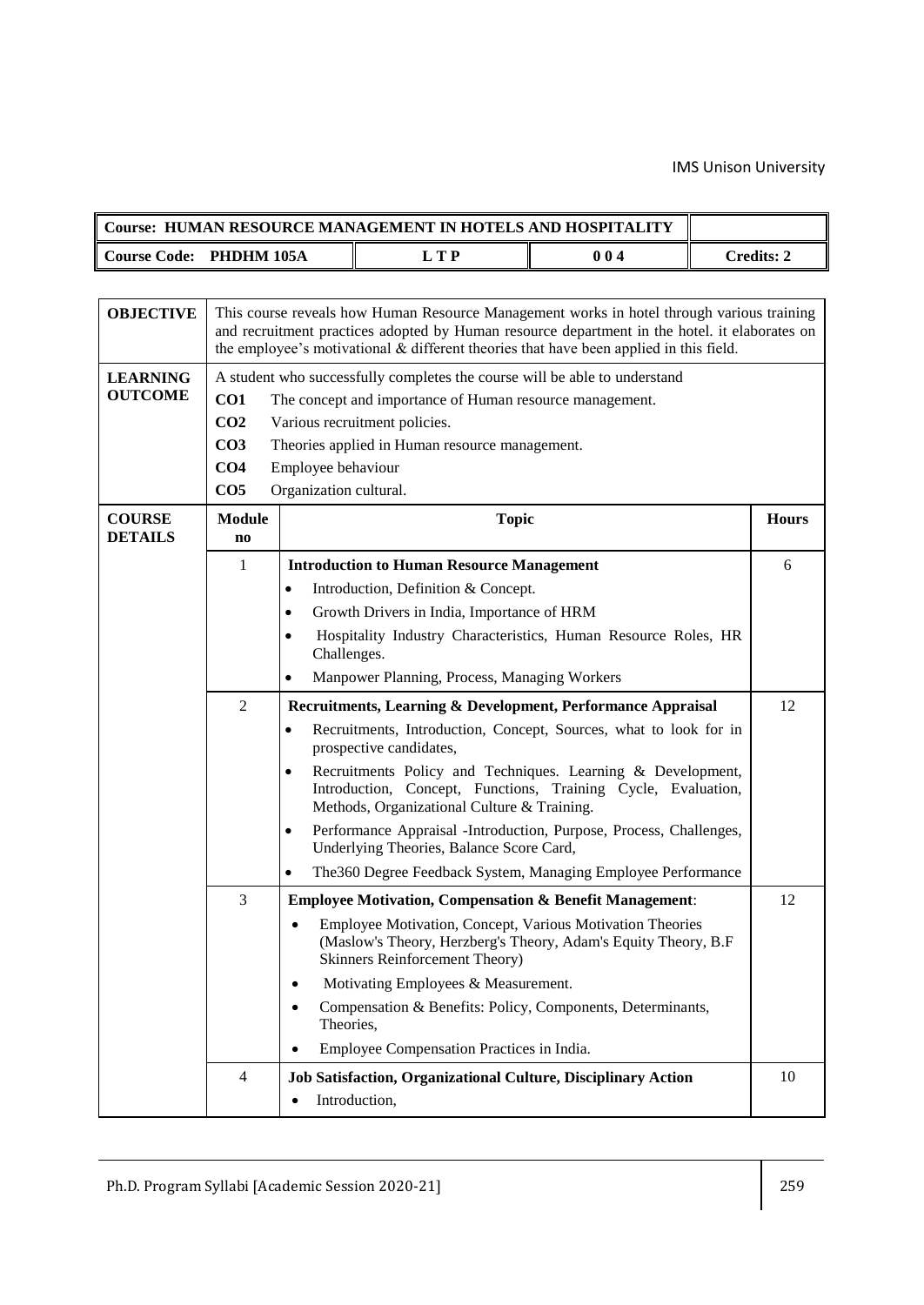|              | Theories of Motivation.<br>Correlates of Job Satisfaction, Importance of Job Satisfaction,<br>Measuring Job Satisfaction.<br>Organizational Culture: Introduction,<br>Observational<br>Aspects,<br>Functions, Cultural Models, Positive or Negative Organizational<br>Cultures, Managing and Changing Organizational Cultures.<br>Disciplinary Action: Introduction, Principles of Natural Justice,<br>$\bullet$<br>Counseling, Disciplinary Guidelines, Disciplinary Process, Charge<br><b>Sheet</b> |    |
|--------------|-------------------------------------------------------------------------------------------------------------------------------------------------------------------------------------------------------------------------------------------------------------------------------------------------------------------------------------------------------------------------------------------------------------------------------------------------------------------------------------------------------|----|
| 5            | <b>Performance Management Strategies</b><br>Difference between Performance Management and Performance<br>Appraisal.<br>Purpose and Objectives of Performance Management,<br>$\bullet$<br>Benefits of Performance Management,<br>Process, Methods of Assessment,<br>$\bullet$<br>Problems with PMS and Performance Related Pay.<br>$\bullet$<br>Ways of Rewarding Employees,<br>360 Degree<br>Feedback                                                                                                 | 8  |
| 6            | <b>Human Aspect of Strategies Implementation:</b><br>Organization Culture,<br>$\bullet$<br>Culture and Leadership,<br>$\bullet$<br>Human Side of Merger and Acquisition,<br>٠<br>Organizational Power and Politics.                                                                                                                                                                                                                                                                                   | 8  |
| <b>Total</b> |                                                                                                                                                                                                                                                                                                                                                                                                                                                                                                       | 56 |

| <b>SUGGESTED</b><br><b>READING</b> | Human Resource Development & Management in the Hotel Industry $- S.K. Bhatia$ ,<br>Nirmal Singh   |
|------------------------------------|---------------------------------------------------------------------------------------------------|
|                                    | Principal and Techniques of Personnel Management Human Resource Management – Dr.<br>Jagmohan Negi |
|                                    | Human Resource Development Practice in Travel and Tourism – S.C. Bagri                            |
|                                    | Human Resource Management in Hospitality - Malay Biswas                                           |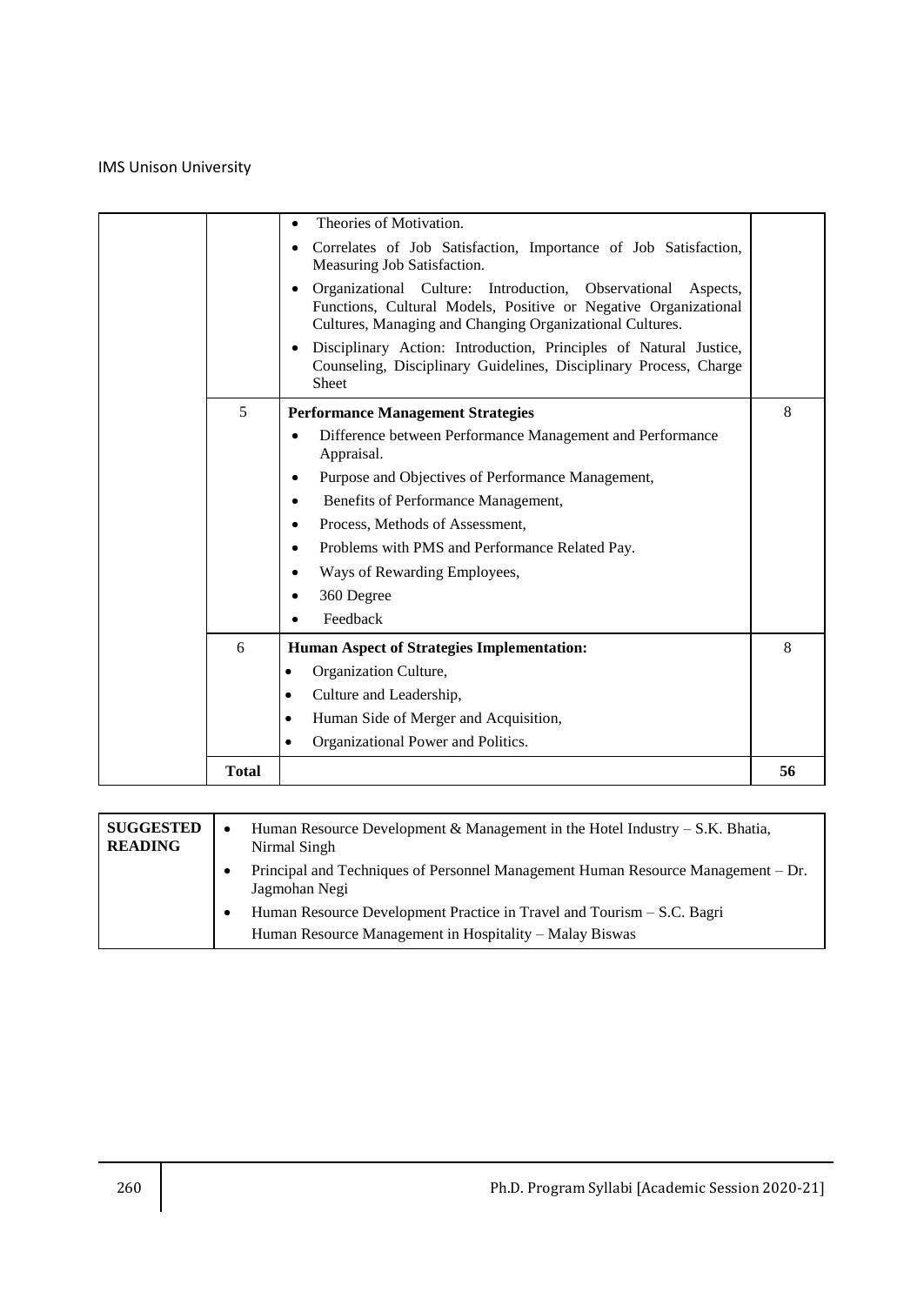|                                   |                                                                          |                                                                                                                                                                                                                                                                                    | <b>Course: HOTELS AND HOSPITALITY MARKETING MANAGEMENT</b>                                                                                                                                                                                                                                                                                                                                                                                                                                                                                                                                                                                  |              |  |                  |
|-----------------------------------|--------------------------------------------------------------------------|------------------------------------------------------------------------------------------------------------------------------------------------------------------------------------------------------------------------------------------------------------------------------------|---------------------------------------------------------------------------------------------------------------------------------------------------------------------------------------------------------------------------------------------------------------------------------------------------------------------------------------------------------------------------------------------------------------------------------------------------------------------------------------------------------------------------------------------------------------------------------------------------------------------------------------------|--------------|--|------------------|
| <b>Course Code:</b>               | <b>Credits: 4</b><br>PHDHM 105B<br><b>LTP</b><br>400                     |                                                                                                                                                                                                                                                                                    |                                                                                                                                                                                                                                                                                                                                                                                                                                                                                                                                                                                                                                             |              |  |                  |
|                                   |                                                                          |                                                                                                                                                                                                                                                                                    |                                                                                                                                                                                                                                                                                                                                                                                                                                                                                                                                                                                                                                             |              |  |                  |
| <b>OBJECTIVE</b>                  |                                                                          | The students undertaking this course should be able to understand the Role and importance of<br>sales & marketing in Hotel Operations. The students will also get the basic knowledge of<br>changing market dynamics & consumer behavior.                                          |                                                                                                                                                                                                                                                                                                                                                                                                                                                                                                                                                                                                                                             |              |  |                  |
| <b>LEARNING</b><br><b>OUTCOME</b> | CO <sub>1</sub><br>CO <sub>2</sub><br>CO <sub>3</sub><br>CO <sub>4</sub> | A student who successfully completes the course will be able to:<br>Practice the marketing concepts in Hospitality sector.<br>Differentiate between sales & marketing.<br>Become responsive towards changing trends of market.<br>Utilize marketing tools effectively when needed. |                                                                                                                                                                                                                                                                                                                                                                                                                                                                                                                                                                                                                                             |              |  |                  |
| <b>COURSE</b><br><b>DETAILS</b>   | <b>Module</b><br>$\mathbf{n}\mathbf{o}$                                  |                                                                                                                                                                                                                                                                                    |                                                                                                                                                                                                                                                                                                                                                                                                                                                                                                                                                                                                                                             | <b>Topic</b> |  | <b>Hours</b>     |
|                                   |                                                                          | А.<br>Β.<br>C.<br>D.<br>i.<br>ii.<br>Е.<br>F.<br>A.<br>В.<br>C.<br>D.<br>i.<br>Social<br>ii.<br>iii.                                                                                                                                                                               | <b>Introduction to Hospitality Marketing</b><br>Meaning, Definition and Concept of Marketing<br>Nature and Scope<br>Features/ Characteristics<br><b>Marketing Management</b><br>Definition<br>Philosophies and pillars of Marketing management<br>Introduction to 7 P's of Marketing mix<br>Factors effecting business environment<br>Changing trends of market globally in hospitality industry.<br><b>Consumer Behaviour</b><br>Concept of Consumer Behaviour<br>Consumer Behaviour model<br>Consumer decision making process<br>Factors affecting Consumer Behaviour<br>Cultural<br>Personal Psychological<br><b>Market Segmentation</b> |              |  | 20<br>8<br>$8\,$ |
|                                   |                                                                          | A.<br>В.<br>i.<br>ii.                                                                                                                                                                                                                                                              | Definition & Need for Market Segmentation<br>Basis for Segmentation -<br>Geographic<br>Demographic<br>iii. Behavioral Psychographics                                                                                                                                                                                                                                                                                                                                                                                                                                                                                                        |              |  |                  |
|                                   |                                                                          | $\bullet$                                                                                                                                                                                                                                                                          | <b>Hospitality Product</b><br>Definition                                                                                                                                                                                                                                                                                                                                                                                                                                                                                                                                                                                                    |              |  | 8                |